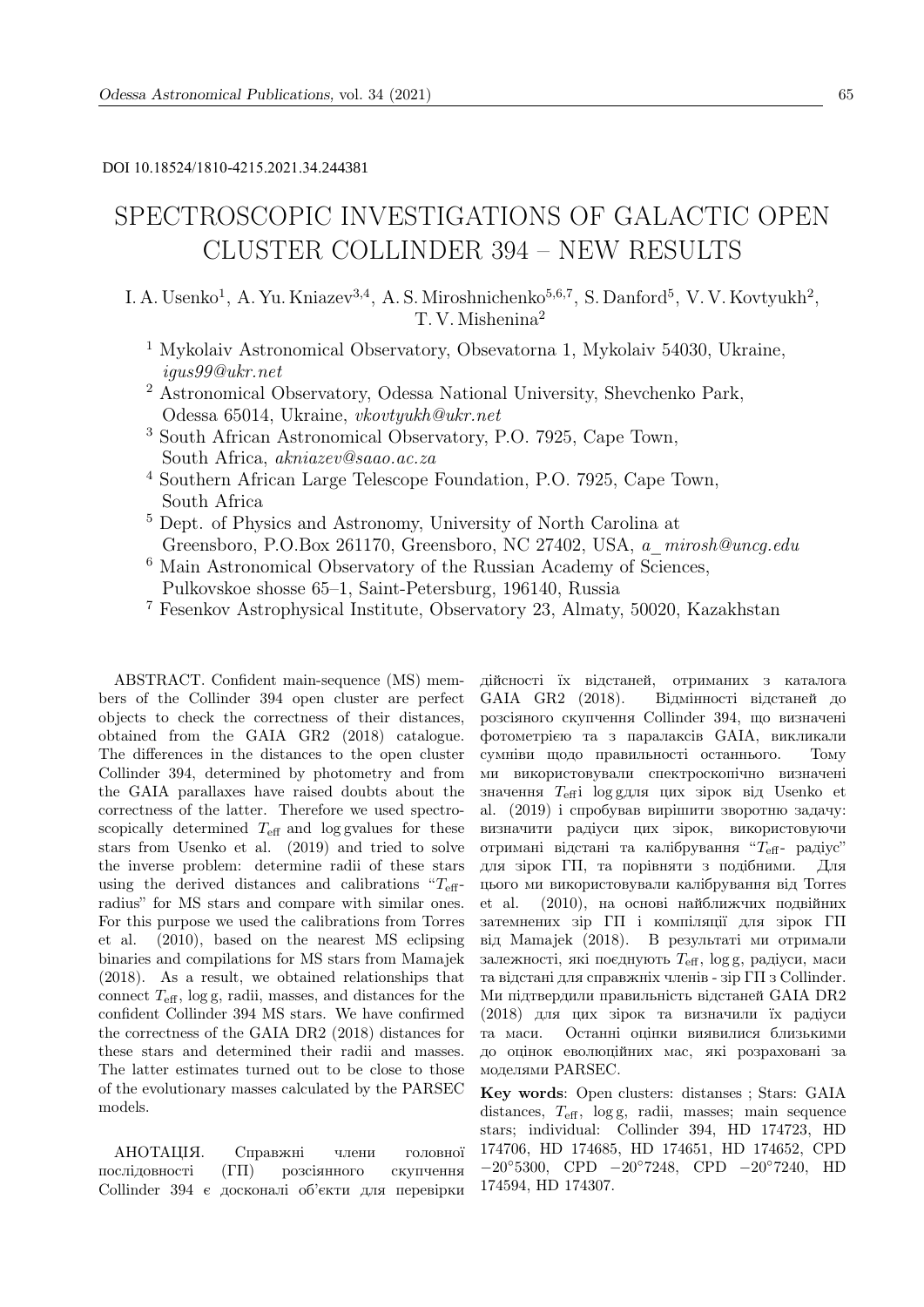# 1. Introduction

In our previous work (Usenko et al., 2019) we carried out a detailed spectroscopic study of stars from the Turner & Prederos (1985) list that are related to the Collinder 394 open cluster membership. We have established which of the objects from our observational list are confident members of the cluster and which are foreground and background stars. The atmospheric parameters of these stars obtained by us in combination with their distances determined from the GAIA DR2 (2018) parallaxes allowed us to determine the luminosities, radii and, separately, the masses for objects located on the open cluster's main sequence. These data can help to monitor the evolutionary properties of Collinder 394. Moreover, the use of these data for open clusters that contain Cepheids together with their ages could help to determine the Cepheids "period – age" relationship (Medina et al., 2021).

On the other hand, the evident differences between the published distance values:  $643\pm25$  pc (Turner & Prederos, 1985), 703 pc (Kharchenko et al., 2005), 668 pc (Dib et al., 2018), and 657.7±66.7 pc (Usenko et al., 2019) raised the question about reliability of the GAIA DR2 (2018) distances. As seen in Table 3 of Usenko et al. (2019), the absolute magnitudes of cluster's main-sequence (MS) stars determined from photometry and from GAIA DR2 (2018) parallaxes show significant differences. Thus we need to check whether the distances to these stars published in the GAIA DR2 (2018) catalogue are correct.

## 2. Target setting

As known, open clusters' MS stars in the HR diagram form a relationship between their  $T_{\text{eff}}$  and absolute magnitudes. Since these parameters are connected with luminosities and radii directly, we can say that there is a dependence of these radii on temperatures. Open clusters' MS stars make up strips of different width. In the case of Collinder 394 the strip is narrow (Medina et al., 2021). Hence, having  $T_{\text{eff}}$  and distances for the Collinder 394 confident MS stars we can determine their radii. After that we can compare these radii estimates with the ones from the MS calibrations. Therefore the question arises: which calibration to use? In this case we have preferred to use the data from Torres et al. (2010) and Mamajek (2018).

# 2.1. Torres et al. (2010), hereafter TAL10

These authors have analyzed 95 detached noninteracting eclipsing systems with  $III - V$  luminosity class stars near the Solar system to obtain their accurate masses, radii,  $T_{\text{eff}}$ , surface gravities, and projectional rotational velocities. We can use these data to build the calibration base to compare their radii esti-



Figure 1: Relationship between the distance values for MS stars from TAL10) list and corresponded GAIA DR2 (2018) ones. Open circles show the objects with  $\log g = 3.5 - 3.9$ , triangles show those with  $\log g = 3.9$ . 4.5.

mates with the same determined from the GAIA DR2  $(2018)$  distances and our  $T_{\text{eff}}$  and log gfor the Collinder 394 confident MS stars. We have selected a total of 70 stars from the Torrres et al.  $(2010)$  list in a  $T_{\text{eff}}$  range from 17000 K to 7000 K (B4 V – F0 V) and log gfrom 3.50 to 4.50. Figure 1 shows a relationship between the distances for these stars and corresponding GAIA DR2 (2018) distances. The best agreement between these values is observed for distances up to 300 pc. However, a few stars with log gbetween 3.5 to 3.9 show significant deviation.

#### 2.2. Mamajek (2018), hereafter MAM18

MAM18 presents the compilation of the MS stars  $color-indices, T<sub>eff</sub>, bolometric corrections, absolute$ magnitudes, masses, radii, and ages in a range from 46000 K to 250 K. For our calibration we used the data from B3 V to F1 V type with an increment of one spectral unity.

#### 3. Calibrations and results

#### 3.1. Radii

We found a " $T_{\text{eff}}$ -radius" relationship based on the selected data from TAL10. At first, we divided the data from Table 2 of this paper into two groups: with  $\log g = 3.5 - 3.9$  and with  $\log g = 3.9 - 4.5$ . As seen in Fig. 2, only the second group form a cluster that can be approximated by a linear relation, such as:

$$
R/R_{\odot} = 1.066 + 0.00011 \times T_{\text{eff}} \tag{1}
$$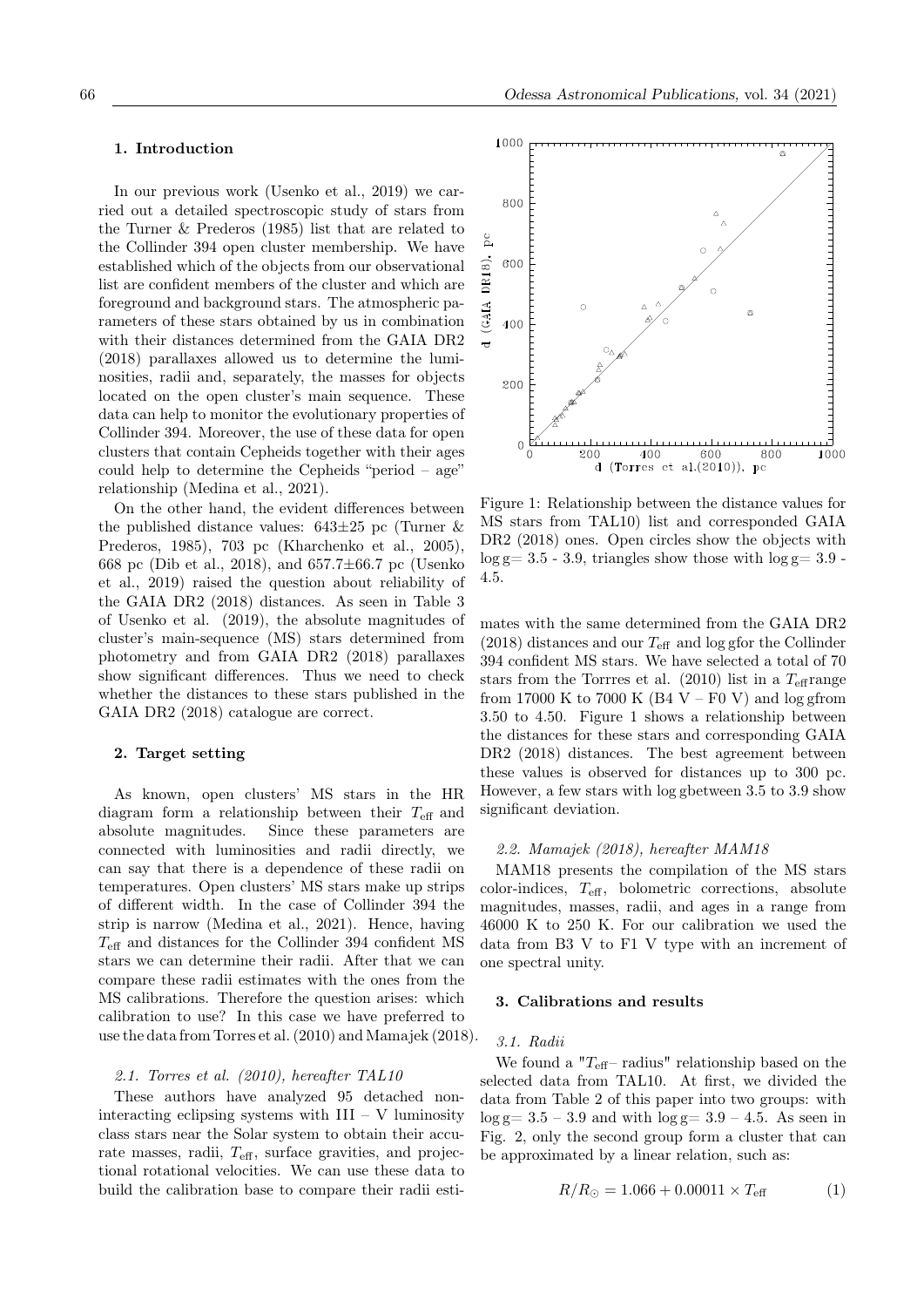

Figure 2: Relationships between the  $T_{\text{eff}}$  and radius for the MS stars from TAL10 list and the confident MS stars from Collinder 394. Open circles show the objects with  $log g = 3.5 - 3.9$ , triangles -  $3.9 - 4.5$ , sixpointed stars - with  $log g = 3.9 - 4.5$  selected to be close to the GAIA DR2 (2018) distances, filled five-pointed stars - confident Collinder 394 MS stars. The solid line shows the relationship described by Eq. 1, the dashed line shows the relationship for the confident Collinder 394 MS stars.

For the purity of the experiment, in Fig. 2 we marked those stars from the second group whose distances given in this paper do not differ much (within 30 pc) from those given in the GAIA DR2 (2018) catalogue. As seen in Fig. 2, there is no significant difference that affect the above linear dependence. Then we placed our data for the Collinder 394 confident MS stars, there their radii were determined from our  $T_{\text{eff}}$  values and GAIA DR2 (2018) distances. As seen, the linear approximation is close to the above:

$$
R/R_{\odot} = 0.441 + 0.000164 \times T_{\text{eff}} \tag{2}
$$

It can be seen that the data in the first group are very scattered, and it is very difficult to derive a good approximation. Nevertheless, as seen in Fig. 2, the majority of the Collinder 394 confident MS stars are located in the region of the calibration stars with  $log g=$  $3.9 - 4.5$ , except for stars No.61 and No.76 which have log gof 3.78 and 3.87, respectively. Although, stars No.24 and No.35 have  $log g = 3.62$  and 3.63, they are located close to the linear relationship (1).

Figure 3 shows positions of the Collinder 394 MS stars and a linear relation for the MAM18 calibration data for B3  $V - F1$  V stars as:

$$
R/R_{\odot} = 0.419 + 0.000182 \times T_{\text{eff}} \tag{3}
$$



Figure 3: Relationships between  $T_{\text{eff}}$  and radius for the MS stars from MAM18 and confident MS stars from Collinder 394. Squares – data from the MAM18 table, filled five-pointed stars – the confident Collinder 394 MS stars. The solid line shows the relationship described by Eq.3, the dashed line shows the relationship for the confident Collinder 394 MS stars.

This relationship differs from that for the confident MS stars from Collinder 394. Table 1 shows the radii of these stars determined by both methods. As seen, the most deviations in the case of TAL10 data demonstrate stars No.61 and No.76, mentioned above, and star No.12 with  $log g = 4.30$ , all of which exceed 0.5  $R_{\odot}$ . In the case of MAM18 data we note that the stars No. 12 too and No.27 with  $log g = 4.19$ .

#### 3.2. Masses

As was mentioned above, eclipsing binaries that consist of MS stars are attractive objects, because their masses and radii can be determined with a high accuracy. Also, these parameters are convenient for form-

Table 1: Comparison between radii determined using the GAIA DR2 (2018) distances and those from the relationships 1 and 3 based on the TAL10 and MAM18 data.

| .                           |                               |                  |                  |
|-----------------------------|-------------------------------|------------------|------------------|
| Object                      | TAL <sub>10</sub><br>GAIA DR2 |                  | MAM18            |
|                             | $(R(R_{\odot}))$              | $(R(R_{\odot}))$ | $(R(R_{\odot}))$ |
| 2 (HD 174723)               | $2.67 \pm 0.02$               | 2.66             | 3.06             |
| (HD 174706)                 | $2.14 \pm 0.09$               | 2.25             | 2.38             |
| 12 (HD 174685)              | $2.09 \pm 0.13$               | 2.61             | 2.97             |
| 22 (HD 174651)              | $3.02 \pm 0.16$               | 2.65             | 3.03             |
| 24 (HD 174652)              | $2.76 \pm 0.15$               | 2.61             | 2.97             |
| 27 (CPD $-20^{\circ}5300$ ) | $2.05 \pm 0.10$               | 2.38             | 2.61             |
| 30 (CPD $-20^{\circ}7248$ ) | $1.85 \pm 0.08$               | 2.10             | 2.13             |
| 35 (CPD $-20^{\circ}7240$ ) | $2.05 \pm 0.09$               | 2.08             | 2.10             |
| 61 (HD 174594)              | $3.34 \pm 0.15$               | 2.65             | 3.04             |
| 76 (HD 174307)              | $2.80 \pm 0.08$               | 2.31             | 2.48             |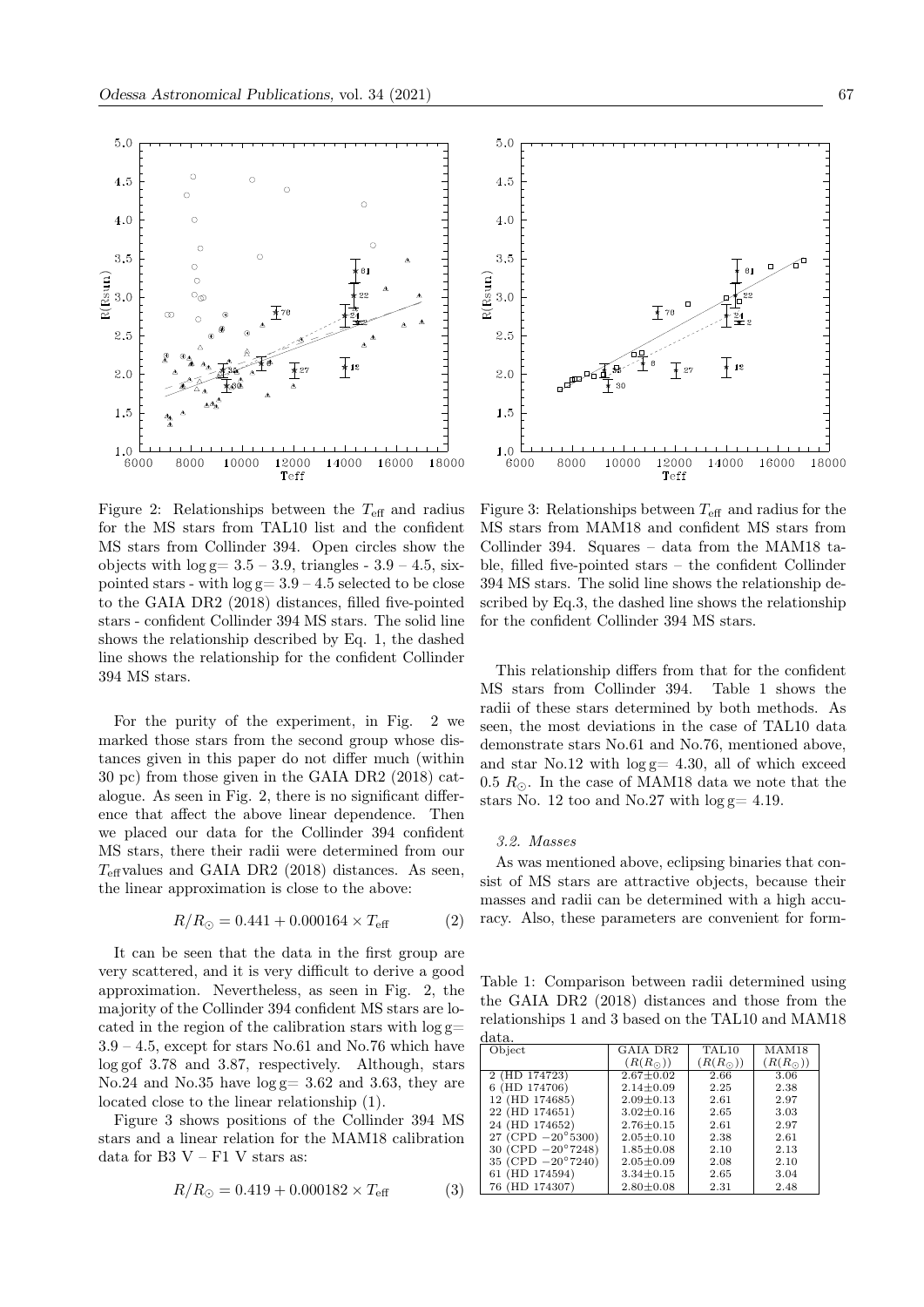Figure 4: Relationships between  $T_{\text{eff}}$  and mass for the MS stars from TAL10 with  $log g = 3.5 - 3.9$  (open circles),  $log g = 3.9 - 4.5$  (triangles), and those from MAM18 (squares). The thick line shows the first case (Eq. 4), the solid line shows second case (Eq. 5), and the dashed line shows the third case (Eq. 6).

ing the basis for the confident MS open clusters' stars. Therefore, in this section we analyze the " $T_{\text{eff}}$ - mass" and "radius – mass" relationships based on the TAL10 and MAM18 data and determine the masses for the Collinder 394 confident MS stars. Figure 4 shows these relationships between  $T_{\text{eff}}$  and masses for MS stars. As seen, their relationships for the objects with  $log g = 3.5$  $-3.9$  and those with  $log g = 3.9 - 4.5$  can be approximated by a 2nd degree polynomial:

$$
M/M_{\odot} = -1.117 + 4.6 \cdot 10^{-4} \times T_{\text{eff}} - 5 \cdot 10^{-9} \times T_{\text{eff}}^2, (4)
$$

$$
M/M_{\odot} = 0.735 + 2.6 \cdot 10^{-5} \times T_{\text{eff}} + 1.4 \cdot 10^{-8} \times T_{\text{eff}}^2.
$$
 (5)

In the case of the MAM18 data we derived:

$$
M/M_{\odot} = -0.071 + 1.65 \cdot 10^{-4} \times T_{\text{eff}} + 9 \cdot 10^{-9} \times T_{\text{eff}}^2.
$$
 (6)

Relationships (5) and (6) are sufficiently close to one another. Table 2 represents our mass values for the confident Collinder 394 MS stars. There is a good coincidence in the case of  $log g = 3.9 - 4.5$  and the MAM18 data. But for stars No.24, No.61 and No.76 with observational log gfrom 3.5 to 3.9 the masses are overestimated.

Figure 5 shows the data similar to those shown in Fig. 4, but for the mass – radius relationships. As seen in Fig. 5, the TAM10 objects with  $log g = 3.5 - 3.8$ exhibit a wide data scatter. If we use a smaller number of these objects, keeping those whose distances that do not differ more than 30 pc from those given in the



 $3.0$ 

 $R(Rsun)$ 

3.5

 $4.0$ 

 $4.5$ 

 $5.0$ 

GAIA DR2 (2018) catalogue (such as in Sect. 3.1, sixpointed stars), only five stars remains. On the other hand, data for the TAL10 objects with  $log g = 3.9 - 4.5$ and for the MAM18 objects can be approximated by exponential relationships, respectively:

$$
M/M_{\odot} = 0.67 \exp^{0.59 R} \tag{7}
$$

and

 $6.0$ 

5.5

 $5.0$  $4.5$ 

 $4.0$ 

 $3.0$ 

 $2.5$ 

 $2.0$ 

1.5

 $1.0$ 

 $1.0$ 

 $1.5$ 

 $2.0$ 

2.5

 $\begin{array}{c}\n4.0 \\
\begin{array}{c}\n\text{15.3} \\
\text{M} \\
\text{M} \\
\text{M} \\
\text{M} \\
\text{M} \\
\text{M} \\
\text{M} \\
\text{M} \\
\text{M} \\
\text{M} \\
\text{M} \\
\text{M} \\
\text{M} \\
\text{M} \\
\text{M} \\
\text{M} \\
\text{M} \\
\text{M} \\
\text{M} \\
\text{M} \\
\text{M} \\
\text{M} \\
\text{M} \\
\text{M} \\
\text{M} \\
\text{M} \\
\text{M} \\
\text{M} \\
\text{M} \\
\text{M} \\
\text{M} \\
\text{M}$ 

$$
M/M_{\odot} = 0.5 \exp^{0.68 R} \tag{8}
$$

Table 3 contains the masses for the confident Collinder 394 MS stars obtained from the "mass - radius" relationships. As seen, differences in the masses

Table 2: Comparison between the confident Collinder 394 MS stars masses determined using our  $T_{\text{eff}}$  and relationships based on the TAL10 and MAM18 data.

| Object                      | TAL <sub>10</sub>    |             | MAM18 |
|-----------------------------|----------------------|-------------|-------|
|                             | $\log g$<br>$\log g$ |             |       |
|                             | $3.5 - 3.9$          | $3.9 - 4.5$ |       |
| 2 (HD 174723)               |                      | 4.06        | 4.21  |
| 6 (HD 174706)               |                      | 2.63        | 2.74  |
| 12 (HD 174685)              |                      | 3.84        | 4.00  |
| 22 (HD 174651)              |                      | 3.99        | 4.15  |
| 24 (HD 174652)              | 6.29                 | 3.84        | 4.00  |
| 27 (CPD $-20^{\circ}5300$ ) |                      | 3.08        | 3.22  |
| 30 (CPD $-20^{\circ}7248$ ) |                      | 2.22        | 2.28  |
| 35 (CPD $-20^{\circ}7240$ ) |                      | 2.17        | 2.23  |
| 61 (HD 174594)              | 6.54                 | 4.02        | 4.18  |
| 76 (HD 174307)              | 4.72                 | 2.82        | 2.95  |